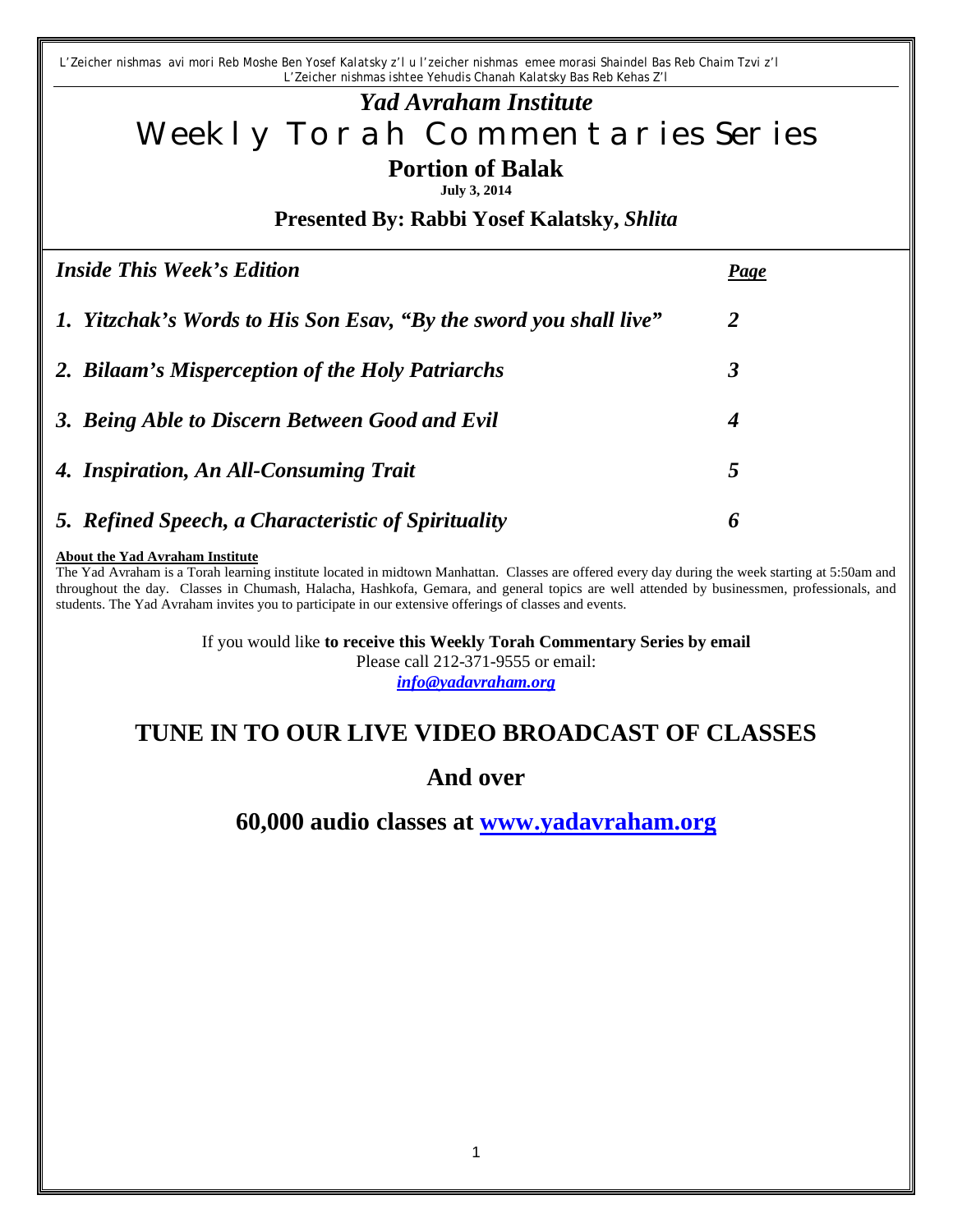*July 3, 2014*

# **Balak**

#### *Presented by* **Rabbi Yosef Kalatsky,** *Shlita Dean*

### *1. Yitzchak's Words to His Son Esav, "By the sword you shall live"*

The Torah tells us that when the Jewish people were in the desert they approached the territory of Edom in order to pass through their land to go into the Land of Canaan. The Torah states, **"Moshe sent emissaries from Kadesh to the king of Edom, 'So said your brother Israel: You know the hardship that has befallen us…let us pass through your border…(In Egypt) we cried out to Hashem and He heard our voice…"** Rashi cites Chazal who explain that Moshe wanted to remind the king of Edom that their forefather Esav was the brother of Yaakov (Israel) who established the twelve tribes of Israel. Both of them were the children of Yitzchak. Moshe mentioned as part of his communication to the king of Edom that the Jewish people cried out to G'd and He redeemed them from Egypt. This was to communicate to Edom that the blessing that Yitzchak had given his son Yaakov was effective. The Torah states regarding Yitzchak's blessing to Yaakov, "*Hakol kol Yaakov…*  **the voice is the voice of Yaakov."** Chazal explain this statement to mean, that when the Jewish people utilize their "voice" as the "voice" of Yaakov, which is the use of the power of speech in the study of Torah and prayer, G'd will respond. Moshe thus alluded to Edom that the Jewish people were empowered with their power of speech and thus should be allowed to pass through the land of Edom.

The Torah continues, **"The king of Edom said to him, 'You shall not pass through me, lest I come against you with the sword!"** Chazal explain that the king of Edom was not intimidated by Moshe's allusion to the power of speech of the Jew, but rather, he referred to the promise that Yitzchak had given his son Esav, **"By the sword you shall live."** The king of Edom believed that since they had the blessing of Yitzchak that they would live by the use of the sword, he need not be concerned by the power of Yaakov, that he was endowed with the power of prayer. However, the king of Edom actually misunderstood that Yitzchak, his forefather had said to Esav "By the sword you shall live." He understood that Yitzchak had given Esav a blessing that he and his descendants would be victorious through the sword. However, Yitzchak's words to Esav were not a blessing

but rather a quantification of the essence Esav. He was saying that Esav had relevance to spirituality, and therefore his essence relevance only within the material. There was no spiritual connection between Yitzchak and Esav. We see this misconception of the words of Yitzchak our Patriarch to Esav manifest itself in many other locations.

The Torah states regarding the war against the Midianites and the death of Bilaam, **"They killed the kings of Midian…and Bilaam son of Beor they slew**  with the sword." Rashi cites Chazal who ask, "Why does the Torah choose to reveal that Bilaam was killed with the sword? When Bilaam came against the Jewish people, he exchanged his craft with their craft. The Jew only advances through the articulation of his mouth through prayer and supplication. Bilaam came upon the Jewish people to curse them with his mouth. Therefore, when it was time to kill Bilaam, the sword was chosen to bring about his death, to indicate that the Jewish people had exchanged their craft (power of speech) with the craft of the nations of the world, which is the sword. Where do we see that the craft of the nations of the world is the sword? As it states regarding the blessing that Yitzchak had given to his son Esav, **'By your sword you shall live.'"** The verse that is cited by the Midrash to establish that the sword is the craft of the nations of the world is drawn from Yitzchak's statement to Esav. Seemingly, the words are particular to Esav and the Edomites, his descendants, and not the nations of the world. We clearly see from the Midrash cited by Rashi we see that the characterization that Yitzchak had given to Esav was not specific to him, but rather, if the characteristic of the nations of the world.

When Yitzchak had given his blessing to Esav, **"By your sword you shall live"** it was not a blessing (as is normally understood) that was unique to Esav (Edom), but rather he was quantifying his son as a physical being, no different than all the nations of the world. He had no relevance to be the spiritual heir of his father. Yitzchak's words were only a revelation of Esav's essence, thus confirming that he was no different from any other gentile.

The Midrash tells us that when G'd offered the Torah to each of the nations of the world at Sinai, they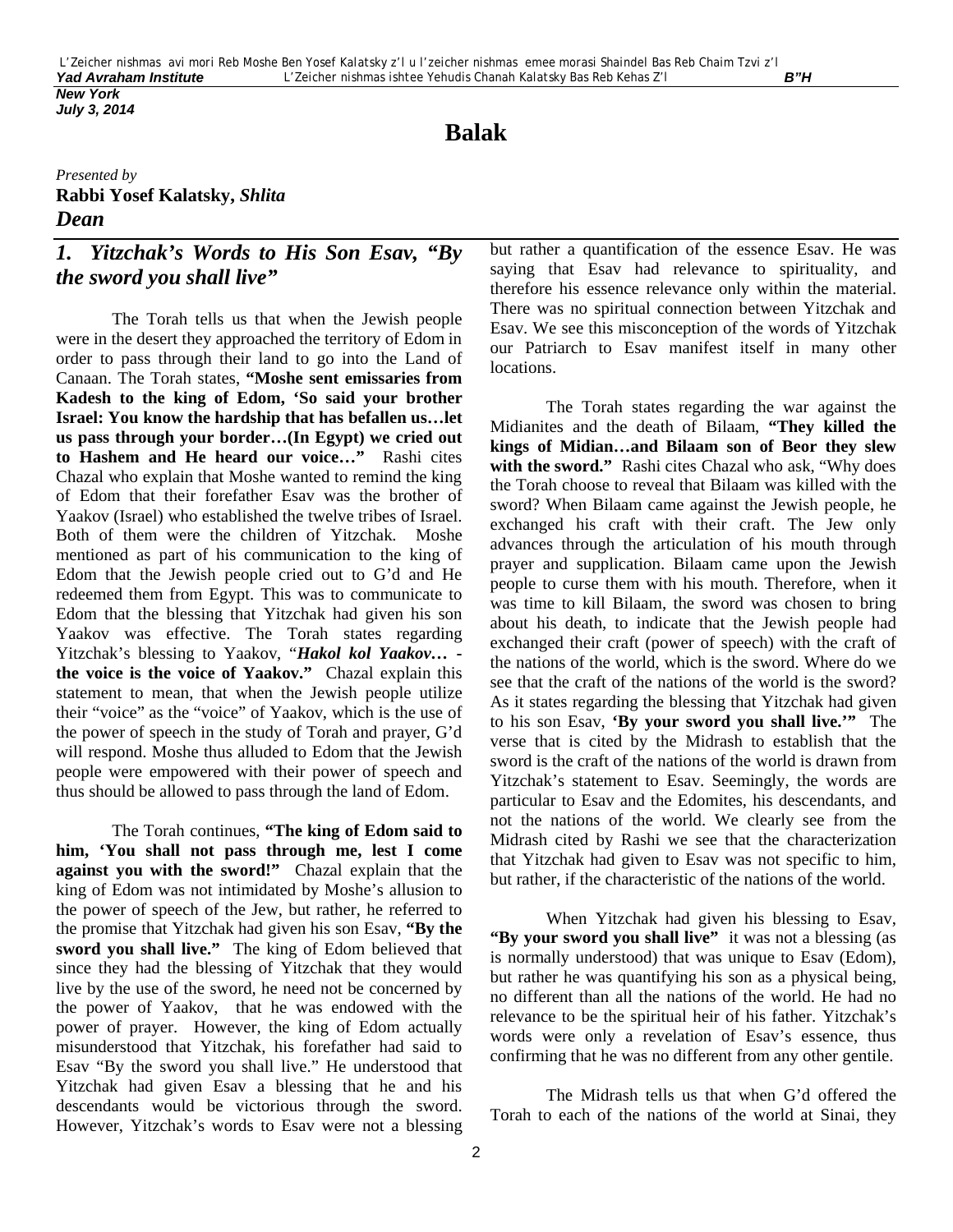asked G'd, **"What is written in it?"** They were not willing to accept it unless they knew in advance that it did not conflict with their own interests. Each of the nations rejected the Torah for each of their own reasons. When G'd offered the Torah to the Edomites (Esav) they asked "What is written in it?" He said that the Torah contains the commandment "**Thou shall not kill."** They responded, "We cannot accept the Torah, because it is contrary to the blessing that we received from our grandfather Yitzchakthat we should live by the sword." They thus rejected it. The response of the Edomites to G'd was not a correct understanding of what Yitzchak had said to Esav, It was not a blessing but rather a quantification of his being, that his essence was no different than any other nation of the world. We see again that the response of the Edomites was based on a misconception of the words of their forefather Yitzchak. It was a blessing, but rather a quantification.

### *2. Bilaam's Misperception of the Holy Patriarchs*

The Torah tells us that Bilaam was commissioned by Balak, the king of Moav, to curse the Jewish people. In order to endear himself to G'd to allow him to curse the Jewish people, Bilaam built seven altars and had Balak bring upon them sacrifices to G'd. The Torah states, **"Bilaam said to Balak, 'Build for me seven altars…Bilaam said to G'd, 'I have prepared the seven altars and brought up a bull and ram on each altar.'"** Rashi cites the Midrash, "Bilaam said, 'The seven altars that I built are the equivalent of all the altars that were built by their forefathers. Avraham built four….Yitzchak built one and Yaakov built two…'" Bilaam believed that his altars upon which sacrifices were brought for G'd were the equivalent of the altars of the Patriarchs. How could Bilaam have even considered comparing himself to the holy Patriarchs and their service to G'd? One could say that perhaps it was due to the fact that he was fully selfabsorbed and arrogant that he actually believed that he was the equivalent of the Patriarchs.

Rambam writes in the Guide for the Perplexed, that because man has an innate need to be subservient to a greater power, it was necessary for G'd to establish a means for man to express that subservience through worship in a permitted context. This is the concept of sacrifices. When one brings a sacrifice, he is expressing that subservience to G'd. Ramban rejects the position of Rambam and states that the object of sacrifices is to activate and coalesce spiritual forces that are necessary for

existence and the Jewish people. Sacrifices are unrelated to the need to be subservient to a greater power. Reb Meir Simcha of Dvinsk z'tl explains the position of Rambam. He explains that Rambam is not referring to the sacrifices that were brought in the Mishkan or the Temple. But rather, he is referring to the sacrifices that were permitted to be brought on one's personal altar*(bamah)*, which was only permitted during certain times in Jewish history. This was a time when the Mishkan was not classified as "Mishkan" but rather "*Bamah gedola* (communal altar)." It was a time when the Holy Ark was not located in the Mishkan. When one was not able to bring a sacrifice before G'd in the Mishkan, G'd permitted one to build a personal altar to express his subservience to Him. However, when the Mishkan was in place and the Temple was built, the personal altar was no longer permitted. The sacrifice that was brought in the Mishkan or Temple, was as Ramban explains to activate and coalesce spiritual forces that were needed. Rambam fully concurs with Ramban. The Mishkan and Temple were the location for the Divine Presence. Thus, the sacrifices that were brought in the Mishkan or the Temple were brought before G'd. However, this was not the case when the sacrifice was brought on a personal altar. It was not before the Divine.

The Gemara tells us that a non-Jew is permitted to bring a sacrifice to G'd wherever and whenever he chooses to do so. What is the difference between a sacrifice that was brought in the Temple and outside of the Temple when it was permitted? The Temple was the location of G'd's Presence and the sacrifice that was brought there was considered to be brought "before G'd." However, if one brings a sacrifice outside of the Temple on a personal altar, it is only an expression of his subservience to G'd but it has no relevance to G'd's Presence. The sacrifice brought in the Temple, because it was "before G'd" is an exalted level of service.

Although Bilaam established seven altars and had sacrifices brought upon them, because they were classified as "*bamah* (personal altar)" they were not in the location of the Divine Presence. Their value was thus minimal. It is not comparable to any degree to the sacrifice that was brought in the Temple before G'd in the location of the Divine Presence. Chazal tell us that before the Mishkan was built, the holy Patriarchs were the location of the Divine Presence. As Chazal state, "*hein hein ha merkava (*they are G'd's chariot). Thus, the altars that were built by the Patriarchs were altars that were in the Presence of G'd. Therefore, the service that was performed there was in the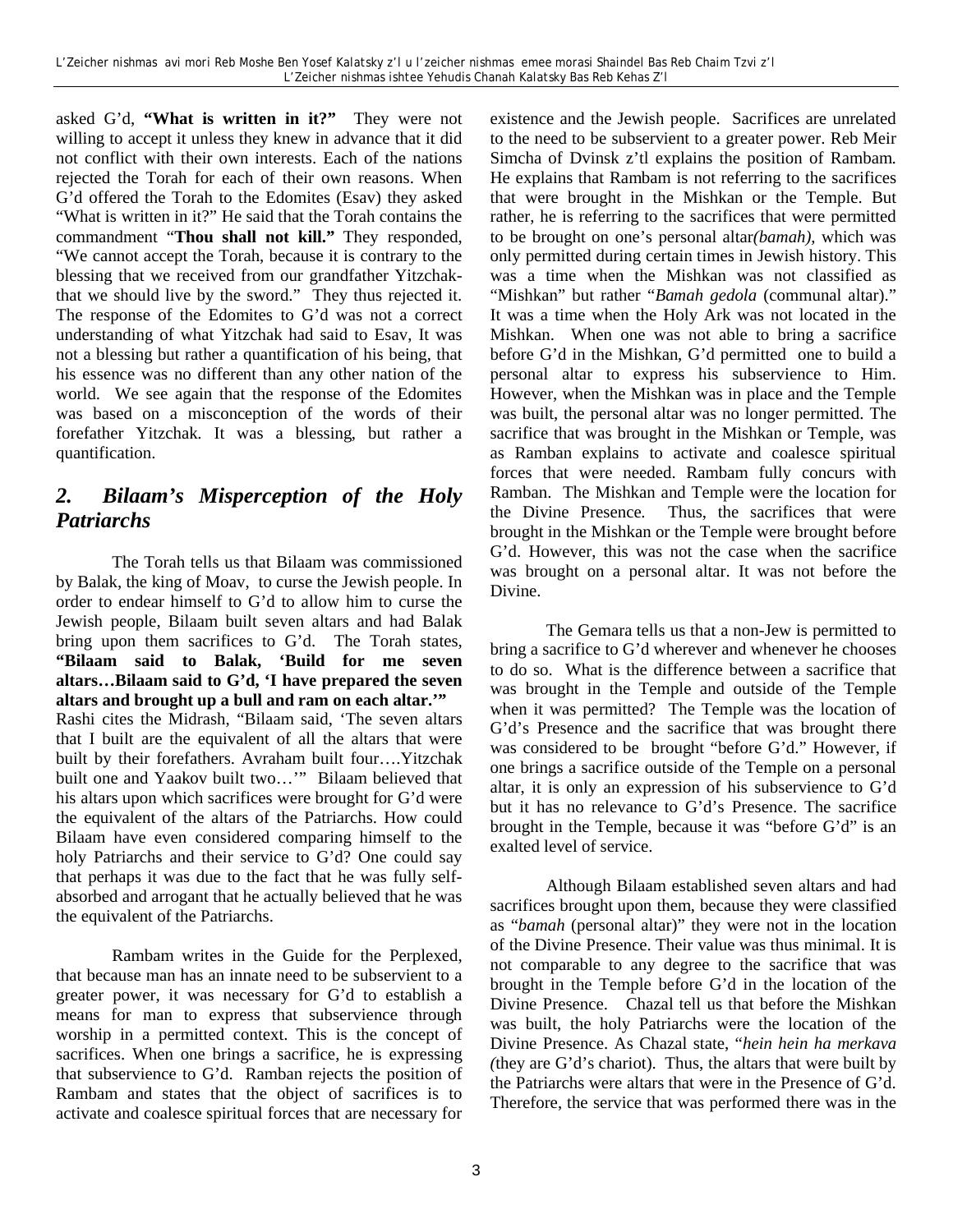Presence of the Divine. It was the equivalent of their sacrifices being brought in the Temple and not on a personal altar. This was something that Bilaam did not understand or appreciate.

The Men of the Great Assembly who authored the Amidah (silent prayer) chose to refer to G'd in the first blessing as "*Elokei Avraham, Elokei Yitzchak, Elokei Yaakov* (G'd of Avraham, G'd of Yitzchak, G'd of Yaakov)…." One would think that it would have been sufficient to refer to Him as "G'd of Avraham, Yitzchak, and Yaakov" without repeating the word "*Elokei* (G'd)" before each of the Patriarch. The Commentators explain that since each of the Patriarchs chose to emulate G'd in another one of His characteristics, each of them related to G'd in a context that he had emulated Him. Avraham emulated G'd in the context of chesed (acts of loving kindness). Yitzchak in the context of judgment and Yaakov in the context of mercy. Therefore, each of the Patriarchs are prefaced with the word "Elokei." However, we are able to explain it differently. If the text of the blessing would have stated, "Elokei Avraham, Yitzchak, and Yaakov" it would imply that He was the G'd of all of them. However, by prefacing each of the Patriarchs with "Elokei" it emphasizes that G'd's location in existence was associated with each one of the Patriarchs. Thus, each of the Patriarchs was the equivalent of the Holy of Holies.

#### *3. Being Able to Discern Between Good and Evil*

The Midrash states, "There was no prophet among the Jewish people that was as great as Moshe. Inferring that there is one who is the equivalent of Moshe among the nations of the world. This prophet was Bilaam. (However, this is only true within a certain context that Bilaam was the equivalent of Moshe)." Bilaam was a person who possessed corrupted characteristics and behaved in a depraved manner. He engaged in bestiality and was one who had no relevance to spirituality. He was the antithesis of what is expected of a prophet. How is it possible that a man who seemingly had a similar sense of G'd as Moshe behave as he did?

Reb Chaim of Volozhin z'tl explains that in fact Bilaam did not have the same clarity as Moshe. If so, in what context was Bilaam the equivalent of Moshe? He explains that the eagle possesses a unique visual ability. He is able to see hundreds of miles as he flies. His eyes use the light that is reflected off the surface of the earth in order to see things with an unusual level of clarity. In contrast the bat cannot see whatsoever because he has no power of sight. However, it has a unique and innate sensitivity to light that is not comparable to any creature. The moment the bat senses any degree of light it will escape and flee into the deepest recesses of a cave in order not to be exposed to the light. Although the bat possesses an unusual sensitivity to light, it has no understanding of what light is, because it has no visual ability. It senses its presence but has no inkling regarding the illumination of light. Bilaam had no inkling or capacity to understand spirituality or holiness. Because of the quality of his essence, he had no relevance to the Divine Presence, yet he was endowed with a unique sensitivity to holiness that made him able to sense G'd to a similar degree as Moshe. In contrast, Moshe's sense of G'd is not based on a sensitivity to G'd but rather it is rooted in his grasp and internalization of the dimension of G'd's Presence. Moshe had negated himself fully to G'd to the degree that he said, *"***What are we** *(nachnu mah)?"* Meaning, he was nothing. Because of his level of humility and self-negation he was able to merit a unique capacity and level of clarity regarding spirituality. Moshe was therefore referred to by G'd, "**My servant Moshe; in My house he is the trusted one. Mouth to mouth do I speak to him…"** Since Moshe was imbued with holiness due to his internalization of G'd, he had no relevance to Bilaam as a prophet, who behaved in the most unconscionable manner. Bilaam was self-centered, egotistical, and depraved. Bilaam is the equivalent of the bat and Moshe is the equivalent of the eagle. Although Bilaam was "blind" to holiness, the Gemara tells us that he was able to sense the exact moment of G'd's Wrath.

The Mishna in Ethics of our Fathers states, "A person who possesses the three characteristics of: a good eye, a humble spirit, and minimal need for physicality is considered to be a student of Avraham, our Patriarch. However, a person who has the three characteristics of an evil eye, an inflated spirit, and an insatiable desire for the material is considered to be a student of Bilaam the evil one." Why does the Mishna distinguish between the "students" of Avraham and the "students" of Bilaam? Why does it not distinguish between Avraham and Bilaam themselves? If one would see Bilaam, one could believe that he was a holy and devoutly pious, who radiated holiness. One would not be able to sense his evil essence. One may not be able to discern between him and Avraham, our Patriarch. On the other hand when one were to evaluate the students of Bilaam, one would clearly see the characteristics of the teacher. One would understand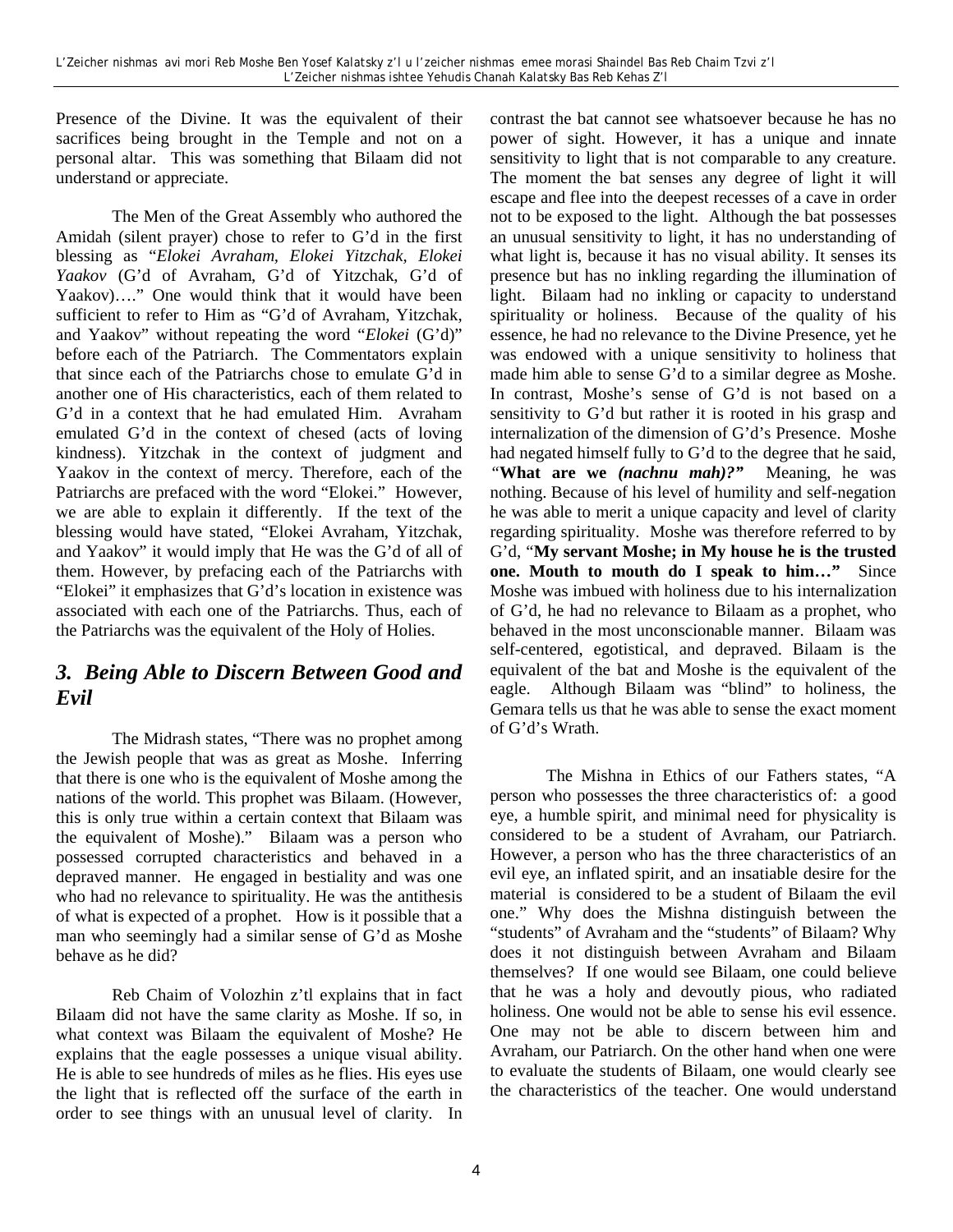how Bilaam was truly evil and how Avraham was truly holy.

#### *4. Inspiration, An All-Consuming Trait*

The Torah states when Bilaam went to curse the Jewish people, **"Bilaam arose (***vayakam***) in the morning and saddled his donkey…"** Rashi cites Chazal who state, "From here we learn, hate disrupts protocol." Although Bilaam was a self-centered and egotistical person with an insatiable desire for material, honor, and glory, he nevertheless saddled his own donkey (which is a demeaning chore). One would think that a man of Bilaam's demeanor and temperament would not allow himself to act so disgracefully to saddle his own donkey. He would have summoned one of his servants to do it on his behalf. However, because he was driven by rabid hatred for the Jewish people, he chose to hitch his donkey without hesitation.

The Torah states regarding Avraham, our Patriarch, "**Avraham arose (***vayashkaim***) in the morning and saddled his donkey…"** Despite the fact that Avraham was world-renowned (father of all nations) and possessed great wealth, he personally saddled his own donkey to take his most beloved only son to be brought to G'd as a sacrifice. Although Avraham was at the advanced age of 137 he could have had one of his servants saddle his donkey for his journey. However, he chose to do it himself. This seemingly unbefitting behavior is based on the principle, "Love disrupts protocol."

It is interesting to note that although in both instances Avraham, our Patriarch and Bilaam both "arose in the morning" the Torah uses a different word to express each of their early risings. Regarding Avraham, the Torah uses the expression, "*vayashkaim* **(arose**)" which clearly connotes the earliness of his rising. It indicates his eagerness and excitement to fulfill the Will of his Maker, G'd. Despite the fact that Avraham was going to slaughter his beloved son Yitzchak, he rose early in the morning with zeal to fulfill the Word of G'd because of his allconsuming love for Him. In contrast, the Torah uses the word *"vayakam* **(arose)"** regarding Bilaam, which only communicates that he had only awoken from his sleep, rather than sleeping later. Although Bilaam's hatred for the Jewish people was so intense, he nevertheless did not rise with zeal and excitement as Avraham had in order to fulfill the Word of G'd.

When one loves or hates on an all-consuming level, all that exists at that moment for that individual is to achieve the objective of that love or that hate. When Avraham was told by G'd to bring his son Yitzchak as a sacrifice, despite his all-consuming love for his son, he acted with zeal to selflessly carry out the Will of G'd. Because of Avraham's all-consuming love for G'd that superseded his love for his son and himself, he negated himself totally. All that existed for Avraham was the execution of G'd's Will. Therefore, the inappropriateness of Avraham saddling his own donkey was not an issue. Similarly, Bilaam, because of his all-consuming hatred for the Jewish people, was negated as a person despite his pompous and self-absorbed personality. At the moment of his rising, all that existed was the objective to annihilate the Jewish people through his curse. Bilaam as a person did not exist at that moment.

Rambam in the Laws of the Study of Torah states, "The Crown of Torah can be acquired by the won who is inspired by his heart to acquire it…" Rambam writes when he outlines the life one needs to live in order to acquire the Crown of Torah: "Bread with salt you shall eat, water in measured amounts you shall drink, on the floor you shall sleep, and a life of deprivation you shall live." Regarding the level of dedication needed to acquire the Torah, Rambam chooses the term, "the one who is inspired. " He does not state, "the one who has an interest in Torah." This is to clearly communicate that it is only the one who is singularly focused by his all-consuming inspiration to acquire Torah that is able to acquire it. This person, because of his level of inspiration, has no concern or level of distraction for anything other than the Torah itself. All the amenities of life are only incidental to his objective. For example, if one is given the opportunity to enter into a diamond mine and allowed to mine all the diamonds that he can, that individual would not be concerned about his own physical condition and comforts. He will mine the diamonds unceasingly without any thought of his hands being lacerated or his level of exhaustion because he is singularly focused on the tremendous wealth he will have for generations. If one understands the infinite value of the Torah, he will be consumed by its acquisition to the degree that nothing else exists other than that purpose.

Avraham, our Patriarch because of his special dimension of being and humility, negated himself totally to the Will of G'd. He internalized fully the infinite value of fulfilling the Word of G'd, despite its challenge. When he arose (vayashkaim) in the morning, he did so with zeal and excitement in contrast to Bilaam who merely arose